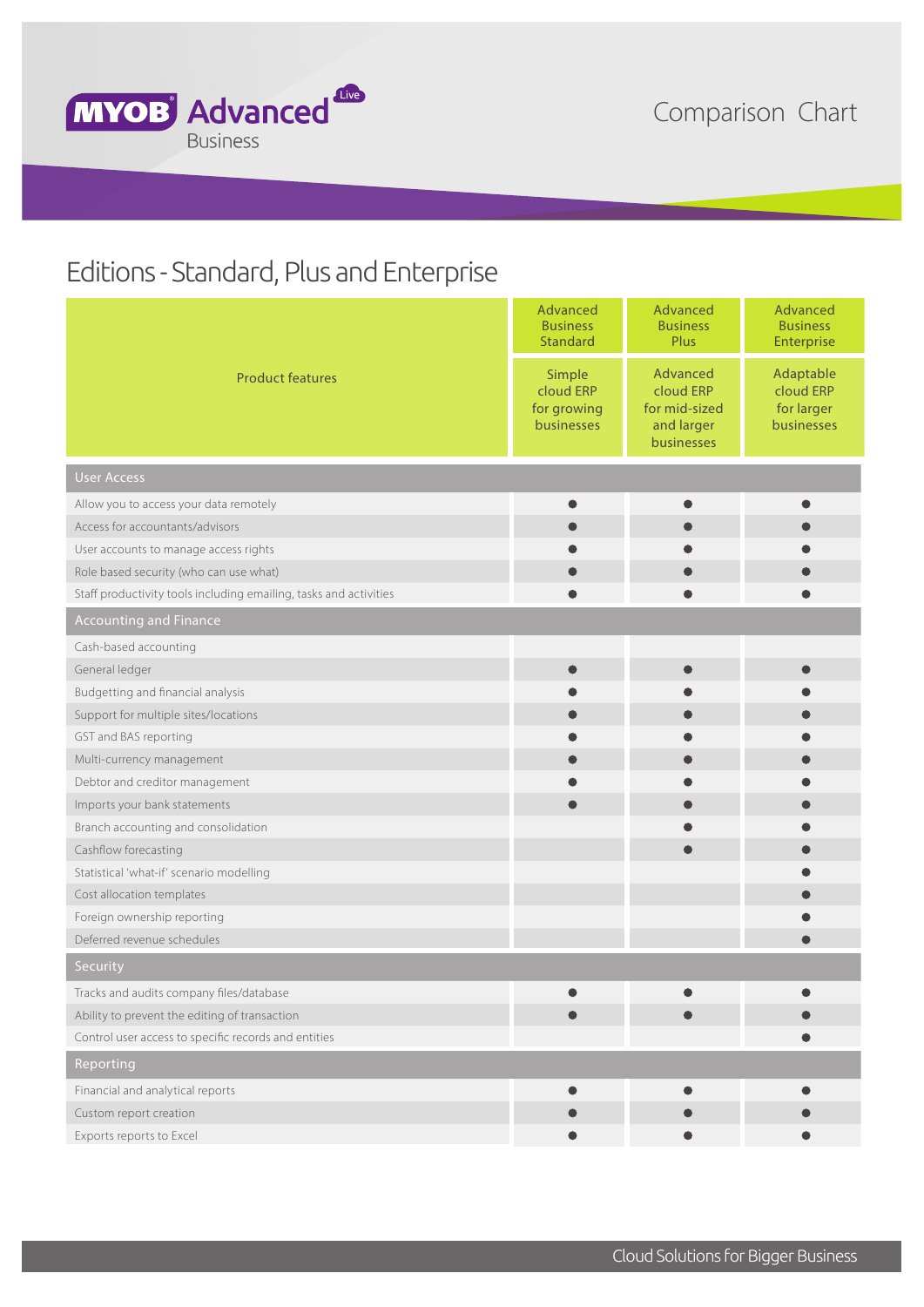## Editions - Standard, Plus and Enterprise Comparison Chart

| Advanced<br>Simple<br>Adaptable<br><b>Product features</b><br>cloud ERP<br>cloud ERP<br>cloud ERP<br>for mid-sized<br>for larger<br>for growing<br>and larger<br>businesses<br>businesses<br>businesses<br>Reporting (continued)<br>Customisable dashboards<br>Real-time reports (no need to wait until month end)<br>Scheduled delivery of reports via email<br>Multi-company Support<br>Support for multiple company data files<br>Intercompany consolidation and reporting<br><b>Inventory Management and Purchasing</b> |                         | Advanced<br><b>Business</b><br><b>Standard</b> | Advanced<br><b>Business</b><br>Plus | Advanced<br><b>Business</b><br>Enterprise |
|-----------------------------------------------------------------------------------------------------------------------------------------------------------------------------------------------------------------------------------------------------------------------------------------------------------------------------------------------------------------------------------------------------------------------------------------------------------------------------------------------------------------------------|-------------------------|------------------------------------------------|-------------------------------------|-------------------------------------------|
|                                                                                                                                                                                                                                                                                                                                                                                                                                                                                                                             |                         |                                                |                                     |                                           |
|                                                                                                                                                                                                                                                                                                                                                                                                                                                                                                                             |                         |                                                |                                     |                                           |
|                                                                                                                                                                                                                                                                                                                                                                                                                                                                                                                             |                         |                                                |                                     |                                           |
|                                                                                                                                                                                                                                                                                                                                                                                                                                                                                                                             |                         |                                                |                                     |                                           |
|                                                                                                                                                                                                                                                                                                                                                                                                                                                                                                                             |                         |                                                |                                     |                                           |
|                                                                                                                                                                                                                                                                                                                                                                                                                                                                                                                             |                         |                                                |                                     |                                           |
|                                                                                                                                                                                                                                                                                                                                                                                                                                                                                                                             |                         |                                                |                                     |                                           |
|                                                                                                                                                                                                                                                                                                                                                                                                                                                                                                                             |                         |                                                |                                     |                                           |
|                                                                                                                                                                                                                                                                                                                                                                                                                                                                                                                             |                         |                                                |                                     |                                           |
|                                                                                                                                                                                                                                                                                                                                                                                                                                                                                                                             | Manages inventory items |                                                |                                     |                                           |
| Manages inventory levels and commitments                                                                                                                                                                                                                                                                                                                                                                                                                                                                                    |                         |                                                |                                     |                                           |
| Backordering of inventory                                                                                                                                                                                                                                                                                                                                                                                                                                                                                                   |                         |                                                |                                     |                                           |
| Unlimited inventory warehouses                                                                                                                                                                                                                                                                                                                                                                                                                                                                                              |                         |                                                |                                     |                                           |
| Maintain different inventory costs per warehouse                                                                                                                                                                                                                                                                                                                                                                                                                                                                            |                         |                                                |                                     |                                           |
| Bar code support                                                                                                                                                                                                                                                                                                                                                                                                                                                                                                            |                         |                                                |                                     |                                           |
| Purchase order creation and receipting                                                                                                                                                                                                                                                                                                                                                                                                                                                                                      |                         |                                                |                                     |                                           |
| Calculation of landed costs                                                                                                                                                                                                                                                                                                                                                                                                                                                                                                 |                         |                                                |                                     |                                           |
| Purchase order approval                                                                                                                                                                                                                                                                                                                                                                                                                                                                                                     |                         |                                                |                                     |                                           |
| Recommended purchase order creation (on re-order point)                                                                                                                                                                                                                                                                                                                                                                                                                                                                     |                         |                                                |                                     |                                           |
| Batch, serial or expiry date tracking                                                                                                                                                                                                                                                                                                                                                                                                                                                                                       |                         |                                                |                                     |                                           |
| Multiple units of measure                                                                                                                                                                                                                                                                                                                                                                                                                                                                                                   |                         |                                                |                                     |                                           |
| Consignment stock                                                                                                                                                                                                                                                                                                                                                                                                                                                                                                           |                         |                                                |                                     |                                           |
| Style, colour, size matrix                                                                                                                                                                                                                                                                                                                                                                                                                                                                                                  |                         |                                                |                                     |                                           |
| Kit assembly                                                                                                                                                                                                                                                                                                                                                                                                                                                                                                                |                         |                                                |                                     |                                           |
| Warehouse location management (Bins)                                                                                                                                                                                                                                                                                                                                                                                                                                                                                        |                         |                                                |                                     |                                           |
| Multiple bins per warehouse with pick priority                                                                                                                                                                                                                                                                                                                                                                                                                                                                              |                         |                                                |                                     |                                           |
| Maintain different inventory costs per bin                                                                                                                                                                                                                                                                                                                                                                                                                                                                                  |                         |                                                |                                     |                                           |
| Purchase requisition and bid management                                                                                                                                                                                                                                                                                                                                                                                                                                                                                     |                         |                                                |                                     |                                           |
| Supplier purchase agreements                                                                                                                                                                                                                                                                                                                                                                                                                                                                                                |                         |                                                |                                     |                                           |
| Job Costing and Project Management                                                                                                                                                                                                                                                                                                                                                                                                                                                                                          |                         |                                                |                                     |                                           |
| Tracks and report on jobs                                                                                                                                                                                                                                                                                                                                                                                                                                                                                                   |                         |                                                |                                     |                                           |
| Allow quoting and tracking of labour charges                                                                                                                                                                                                                                                                                                                                                                                                                                                                                |                         |                                                |                                     |                                           |
| Track time to complete a task or job                                                                                                                                                                                                                                                                                                                                                                                                                                                                                        |                         |                                                |                                     |                                           |
| Cost plus and fixed price billing<br>Purchasing for jobs                                                                                                                                                                                                                                                                                                                                                                                                                                                                    |                         |                                                |                                     |                                           |
| Profit and loss reporting on a job                                                                                                                                                                                                                                                                                                                                                                                                                                                                                          |                         |                                                |                                     |                                           |